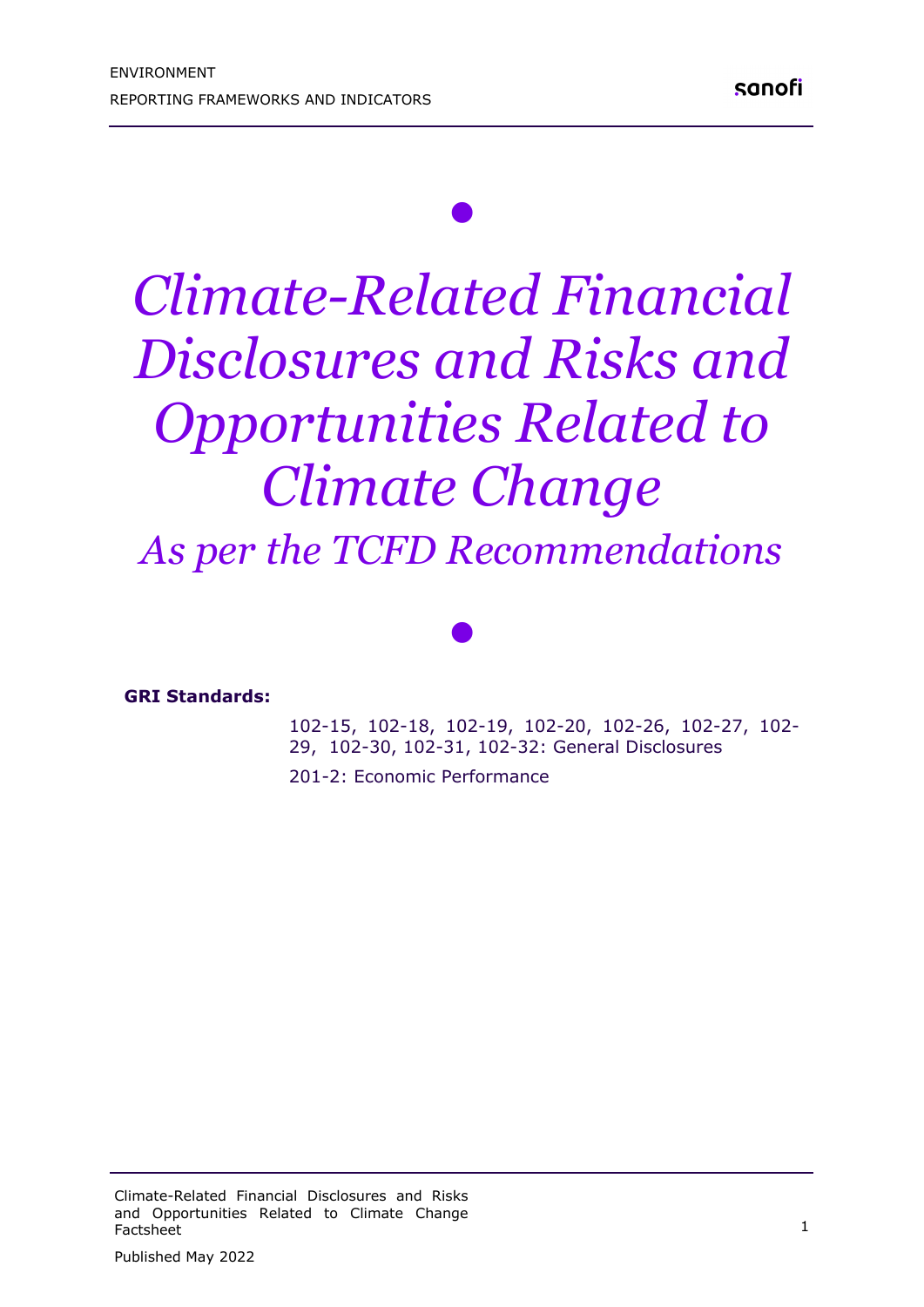#### **SUMMARY OF TCFD-RELATED RISKS AND OPPORTUNITIES**

The following table summarises the climate-related risks and opportunities identified by Sanofi within this document. The section 3 of this document provides more detail on each topic and useful references for further reading where appropriate, notably to the Sanofi CDP questionnaire response for 2022.

|                                                      | <b>Importance</b><br>for Sanofi | <b>Scenario</b>         | <b>Likelihood</b> | <b>Velocity</b> | <b>Category</b>          |
|------------------------------------------------------|---------------------------------|-------------------------|-------------------|-----------------|--------------------------|
| <b>Risks</b>                                         |                                 |                         |                   |                 |                          |
| <b>Carbon</b><br><b>Taxation</b>                     | <b>High</b>                     | 1.5 °C<br>$4^{\circ}$ C | <b>Likely</b>     | <b>Rapid</b>    | Transition               |
| Raw<br><b>Materials</b><br><b>Scarcity</b>           | <b>High</b>                     | 1.5 °C<br>$4^{\circ}$ C | <b>Likely</b>     | <b>Rapid</b>    | Physical &<br>Transition |
| <b>Water Stress</b>                                  | <b>High</b>                     | 1.5 °C<br>$4^{\circ}$ C | <b>Certain</b>    | <b>Rapid</b>    | Physical &<br>Transition |
| <b>Stakeholder</b><br><b>Pressure</b>                | <b>High</b>                     | 1.5 °C                  | <b>Certain</b>    | <b>Rapid</b>    | Transition               |
| Logistics<br><b>Disruption</b>                       | <b>High</b>                     | $4^{\circ}$ C           | <b>Certain</b>    | <b>Rapid</b>    | Physical                 |
| <b>Health</b><br><b>Systems</b><br><b>Disruption</b> | <b>High</b>                     | $4^{\circ}$ C           | <b>Possible</b>   | <b>Slow</b>     | Transition               |
| Opportunities <sup>2</sup>                           |                                 |                         |                   |                 |                          |
| <b>Energy</b><br><b>Management</b>                   | <b>High</b>                     | 1.5 °C                  | <b>Likely</b>     | <b>Rapid</b>    | Transition               |
| Eco-design                                           | <b>Medium</b>                   | 1.5 °C                  | <b>Likely</b>     | <b>Medium</b>   | Transition               |
| <b>Health &amp;</b><br><b>Environment</b>            | <b>Medium</b>                   | $4^{\circ}$ C           | <b>Likely</b>     | <b>Slow</b>     | Physical                 |

Note I: Velocity criteria assessed upon three levels which are: **Rapid** =short term, next three years, **Medium** = medium term, three-ten years, **Slow** = long-term, ten-30 years.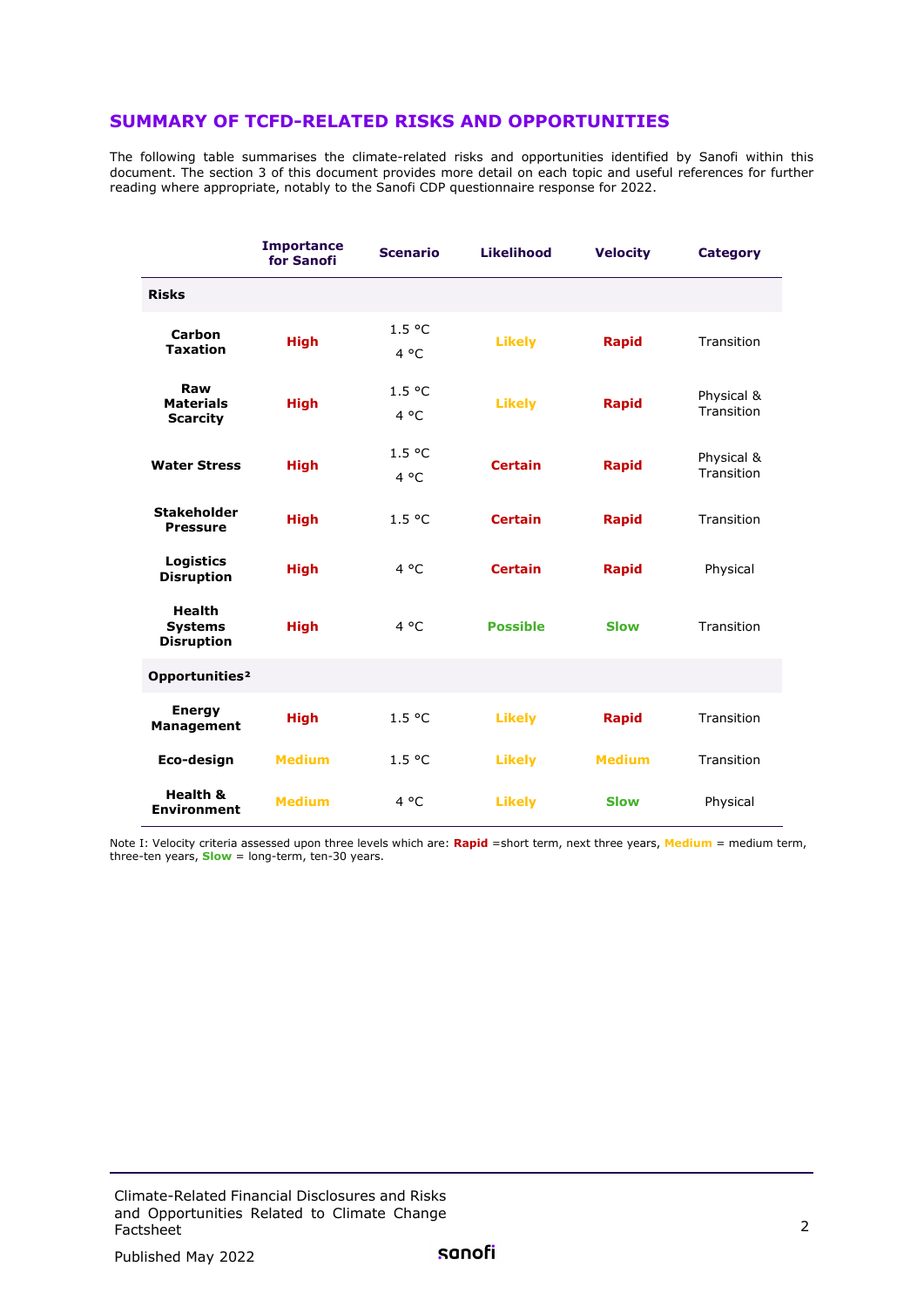## **TABLE OF CONTENTS**

| 3.2. SANOFI'S CLIMATE-RELATED RISKS AND OPPORTUNITIES AND |
|-----------------------------------------------------------|
|                                                           |
|                                                           |
|                                                           |
|                                                           |
|                                                           |
|                                                           |
|                                                           |
|                                                           |
|                                                           |
| 3.3. SANOFI'S PROCESSES FOR IDENTIFYING AND ASSESSING     |
| 3.4. SANOFI'S PROCESSES FOR MANAGING CLIMATE-RELATED      |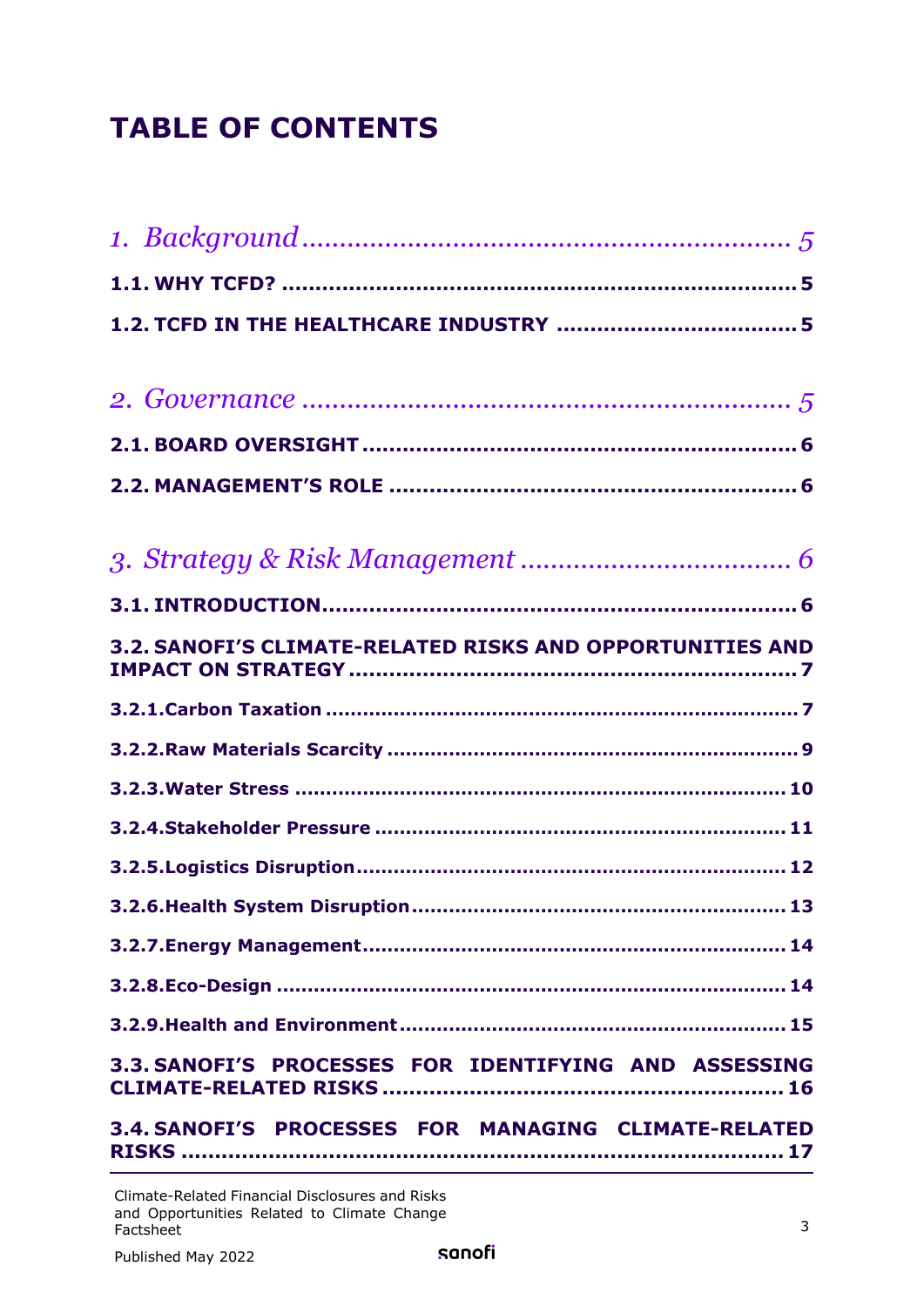### **3.5. [INTEGRATION OF CLIMATE-RELATED RISKS MANAGEMENT](#page-16-1)  [INTO THE ORGANIZATION'S OVERALL RISK MANAGEMENT.........](#page-16-1) 17**

| 4.1. METRICS USED BY SANOFI TO ASSESS CLIMATE-RELATED<br>RISKS AND OPPORTUNITIES IN LINE WITH ITS STRATEGY AND |  |
|----------------------------------------------------------------------------------------------------------------|--|
| 4.2. SCOPE 1, SCOPE 2 AND SCOPE 3 GREENHOUSE GAS (GHG)                                                         |  |
| 4.3. TARGETS USED BY SANOFI TO MANAGE CLIMATE-RELATED<br>RISKS AND OPPORTUNITIES AND PERFORMANCE AGAINST       |  |

|--|--|--|--|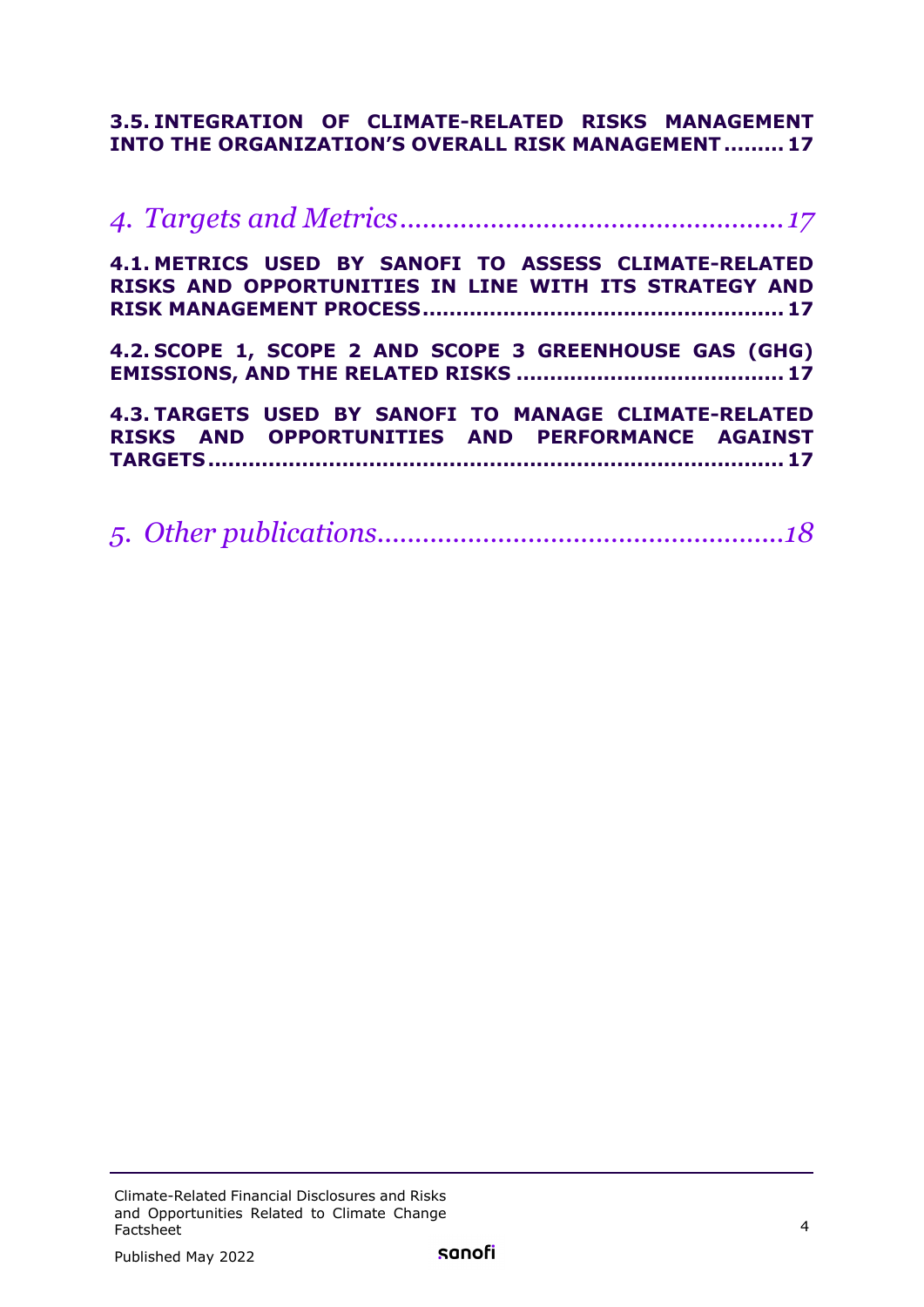## <span id="page-4-0"></span>*1. Background*

#### <span id="page-4-1"></span>**1.1. WHY TCFD?**

Today, climate change and the transition to a low-carbon economy expose all organizations to emerging challenges. While they can negatively impact companies, they may also present opportunities, to develop climate change mitigation and adaptation solutions for instance. Assessing climate change-related challenges has therefore become crucial for many investors and climate-related financial disclosure has become key to support informed and efficient decisions.

In this context, the Financial Stability Board created the Task Force on Climate-related Financial Disclosures (TCFD). The TCFD is committed to market transparency and stability. Better information would allow companies to incorporate climate-related risks and opportunities into their risk management and strategic planning processes. As this occurs, companies' and investors' understanding of the financial implications associated with climate change will grow, empowering the markets to channel investment to sustainable and resilient solutions, opportunities, and business models.



#### <span id="page-4-2"></span>**1.2. TCFD IN THE HEALTHCARE INDUSTRY**

In December 2020, Sanofi publicly pledged its support to the Task Force on Climate-related Financial Disclosures (TCFD), with the aim of helping disseminate best practice, improve transparency about the risks and opportunities, and provide responses and solutions. In adopting the TCFD recommendations, Sanofi pledged to work towards aligning all of its operations with the climate objectives of the Paris Agreement and rethinking traditional growth models, in particular through economic, technical and organizational transformation.

Sanofi commitment is based on in-depth analyses of the impacts of climate change on what we do, and on robust systems put in place for each of the TCFD pillars. There are four TCFD theme areas (governance, strategy, risk management and targets & metrics) and each area has specific recommended disclosures.

#### Figure 1 - Core Pillars of the TCFD

Sanofi aims to set the pace within the healthcare sector to help curb the climate issues within the healthcare sector in general, and the pharmaceutical sector in particular which up until now have received very little attention from the sustainability community in terms of their contribution to the global carbon footprint.

Sanofi recognises the importance of climate-related financial disclosure to measure its risks and opportunities appropriately and to provide financial decision-makers with the tools and information they need.

The TCFD recommendations and Sanofi's corresponding climate-related financial disclosures, as also described in Chapter 4 of the Universal Registration Document, 2021, are presented in the following sections.

## <span id="page-4-3"></span>*2. Governance*

The governance section aims at disclosing the governance around climate-related risks and opportunities. Companies are asked to disclose the extent of the board and management's oversight of those climate-related risks and opportunities. This includes the process and frequency by which board committees are kept informed and how climate change issues are considered when reviewing the company's performance, strategy and business plans.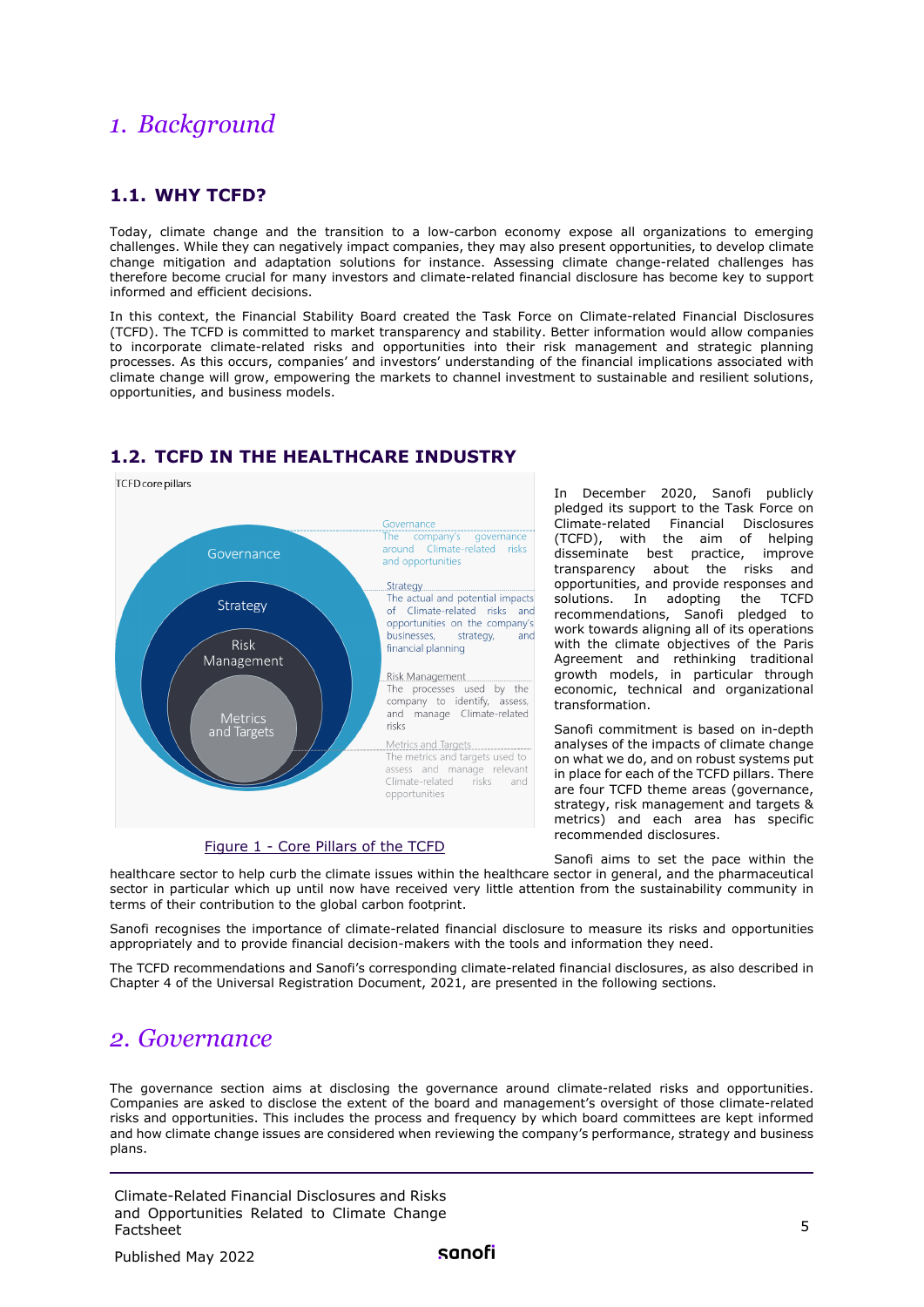#### <span id="page-5-0"></span>**2.1. BOARD OVERSIGHT**

Board of Directors approves the strategic orientations of the Company, oversees their implementation, and regularly monitors delivery.

As part of this role, the Board of Directors follows the Company's social and environmental commitments, including climate objectives. Since 2020, 15% of the variable component of our CEO's compensation has been linked to the achievement of Sanofi's CSR objectives, including climate change.

The Board has oversight of climate-related risks and opportunities, especially through the engagement of some key members and the specialised advisory committee, the Appointments, Governance and CSR Committee.

Key members knowledgeable in climate issues sit on Sanofi's Board of Directors, such as Lise Kingo, CEO and Executive Director of the United Nations Global Compact programme from 2015 to 2020.

The Board of Directors is supported by a specialised advisory committee: the Appointments, Governance and CSR Committee. This committee, including the Director and Chairman of the Board of Directors, Serge Weinberg and 4 Independent Directors: Lise Kingo, Patrick Kron, Melanie Lee and Gilles Schnepp, reviews and monitors the Company's CSR commitments and orientations, assesses the extent to which they meet stakeholder expectations, and more generally ensures that CSR issues are taken into account when developing and implementing corporate strategy. The committee also identifies and discusses emerging trends in CSR, and ensures that the Company is preparing as well as possible for the challenges specific to its operations and objectives.

#### <span id="page-5-1"></span>**2.2. MANAGEMENT'S ROLE**

Management at Sanofi plays an important role in assessing and managing climate-related issues, with dedicated and clear assignments and responsibilities, organizational structures, and information processes; especially through the Planet Mobilization Committee (PMC).

Planet Mobilization is Sanofi's environmental sustainability roadmap. This roadmap is steered by the Planet Mobilization Steering Committee, which met seven times in 2021. Operational committees are dedicated to environmental themes, including Climate Change which addresses aspects related to Sanofi's commitments to mitigate climate change to 1.5°C throughout the Company's value chain and to achieve Carbon Neutrality by 2030 and Zero carbon emissions by 2050. This committee reports to the Planet Mobilization Steering Committee.

The Planet Mobilization steering committee consists of the heads of Global Industrial Affairs (also a member of our Executive Committee); Environment, Corporate Social Responsibility, Procurement, External Manufacturing, and R&D France; and senior representatives from our various operations. This committee submits to the Executive Committee the Company's strategic orientations and commitments in the area of climate change. The Executive Committee validates and ratifies these proposals with a view to their operational implementation.

The Climate-related Risk & Opportunities Committee (CROC) was launched in 2018 and reinforced in 2021 and is responsible for climate risk and opportunities. It works closely with the Planet Mobilization Steering Committee to ensure that the TCFD recommendations are applied across all levels of our organization and that robust systems are put in place to manage climate risks and opportunities. This committee, which meets monthly, consists of Sanofi heads of CSR, HSE, Environment, Risk Management and Insurance; and senior representatives from Corporate Strategy, Finance, Legal, CSR and HSE.

## <span id="page-5-2"></span>*3. Strategy & Risk Management*

The strategy area aims at disclosing the actual and potential impacts of climate-related risks and opportunities on the organization's businesses, strategy, and financial planning where such information is material. Companies are asked to disclose what climate-related risks and opportunities they are exposed to and how this would impact them via income statement and balance sheet. Most importantly, companies are asked to conduct forward-looking scenario analysis on how their businesses would perform in a world facing global warming. Sanofi has used scenario analysis to conduct a physical and transition risk assessment based on two climate change scenarios under future time horizons (2030-2050), a 1.5°C scenario (RCP2.6) with aggressive mitigation (transitional constraints) and a 4°C scenario (RCP8.5) where limited climate action is taken (physical impacts are more prevalent).

#### <span id="page-5-3"></span>**3.1. INTRODUCTION**

Sanofi has identified several specific climate-related risks and opportunities within active risks and emerging risks as a result of its risk management system - active being short term (the next three years), medium term between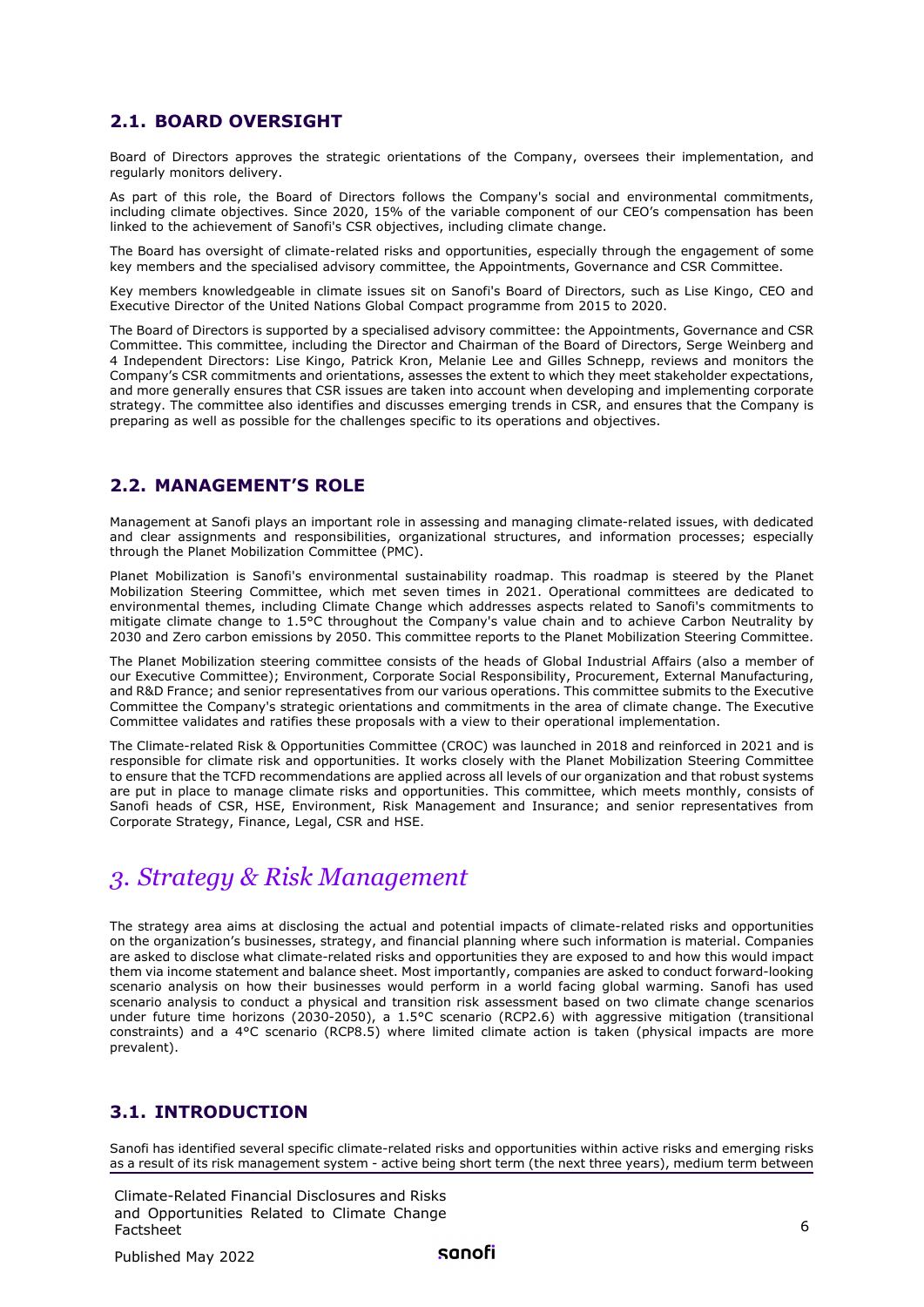three and ten years ahead and long-term beyond ten years ahead. They include transition risks, physical risks and business development opportunities. Sanofi has identified the material financial impacts generated and has conducted a materiality assessment in order to determine which risks and opportunities could have a material financial impact, along with approximate scale of impact. For the following risks, the financial impact ranges are: Low = <€100m, Medium = €100m-500m, High = >€500m.

<span id="page-6-0"></span>The materiality is therefore a tool that makes it possible to identify and prioritize a company's Corporate Social Responsibility (CSR) issues (see Factsheet - Sanofi's CSR Materiality, Strategy & Governance).

#### **3.2. SANOFI'S CLIMATE-RELATED RISKS AND OPPORTUNITIES AND IMPACT ON STRATEGY**

All the risks listed below have financial impacts and consequences on supply continuity and business operations.

Climate scenario analysis have been used to assess the resilience of each aspect of the value chain to climate scenarios, the materiality of emerging climate-related risks and the scale of potential opportunities for the business to seize the transition to a low-carbon future offers. In both scenarios, climate change would affect how Sanofi operates.



Figure 2 - Risks and opportunities identified for Sanofi's operations

#### <span id="page-6-1"></span>**3.2.1. Carbon Taxation**

|                   | <b>Category Importance for Sanofi</b> | <b>Scenario</b> | Likelihood Velocity |              |
|-------------------|---------------------------------------|-----------------|---------------------|--------------|
| <b>Transition</b> | <b>High</b>                           | 1.5 °C & 4 °C   | Likely              | <b>Rapid</b> |

Carbon taxes generate financial risks especially if tax levels are increased. Carbon taxes are attached to fossil energy consumption. An increase in carbon taxes directly results in higher energy costs.

Sanofi is currently exposed to carbon pricing policies in the EU and other jurisdictions (inc. UK, Canada, Chile, South Africa), with carbon pricing initiatives under consideration in many other regions. This carbon tax is expected to have an impact on fossil fuel prices and consequently on electricity prices and energy-intensive goods prices. Any increases in taxation would result in an increase in operational costs, which must be covered.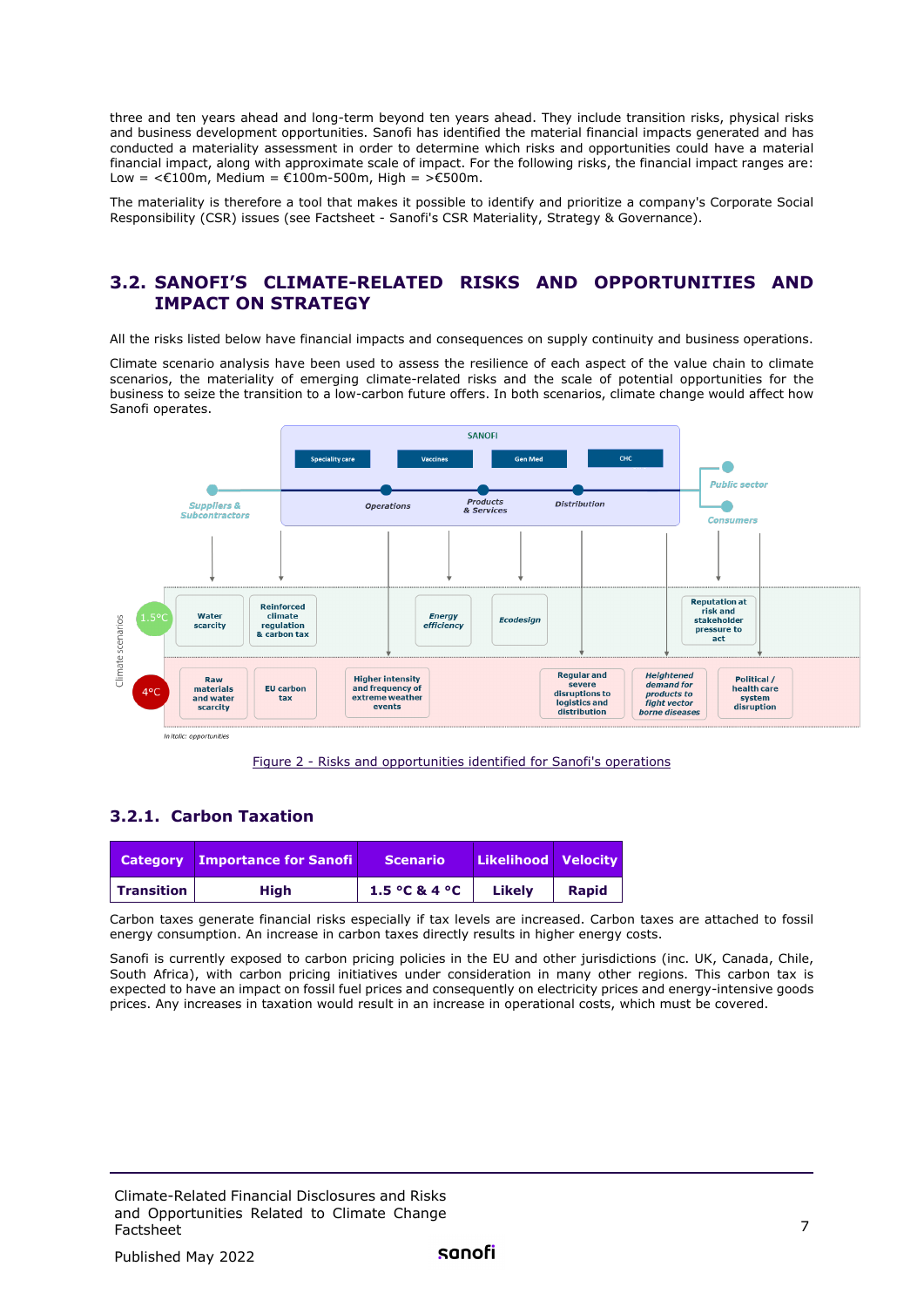#### **Risk Description**

In a 4°C scenario, transition policies are supposed to be introduced only in the EU - increasing the costs of imported materials produced by more carbon intensive producers (inc. China, Russia, India) based on a CBAM([1](#page-8-1)) scheme and changing the competitive dynamics in the industry.

Under an aggressive mitigation scenario (1.5  $^{\circ}$ C), all regions are expected to be subject to carbon prices across primary industries- impacting Sanofi operations and supply chain.



Figure 3 - Example of Carbon Pricing trends (2020) Source: World Bank Group, 2020.

#### **Potential impacts**

- carbon tax would impact Sanofi profitability in any scenario;
- Sanofi US would be the most exposed region in a 1.5° C scenario, while Sanofi Europe would carry most costs of a 4 °C scenario; and
- Sanofi would pay direct taxes based on its emissions and would be exposed to increased costs from its supply chain partners, equally exposed to a carbon tax. In a 1. 5°C scenario, transition policies such as a carbon tax are supposed to be applicable globally. In a 4° scenario, transition policies are supposed to be introduced only in the European region (EU carbon prices supposed to be the same as in the 1.5° scenario).

#### **Mitigation plan**

- Sanofi Planet Mobilization Program and ambition to achieve carbon neutrality by 2030 and net zero emissions by 2050;
- SBTi alignment to reduce GHG emissions from Sanofi activities by 55% and from value chain by 14% from 2019 to 2030; and
- by fulfilling its target to reduce  $CO<sub>2</sub>$  emissions and energy consumption, Sanofi also mitigates this risk. Here is an example: at various European sites, Sanofi is designing combined heat and power units that would enable us to significantly reduce our energy spending and lower our exposure to any future carbon tax, since

<sup>&</sup>lt;sup>1</sup> Carbon Border Adjustment Mechanism (CBAM) is a climate measure that should prevent the risk of carbon leakage and support the FII's increased ambition on climate mitigation (https://ec.eurona.eu/commission/presscorper the EU's increased ambition on climate mitigation. (https://ec.europa.eu/commis

Climate-Related Financial Disclosures and Risks and Opportunities Related to Climate Change Factsheet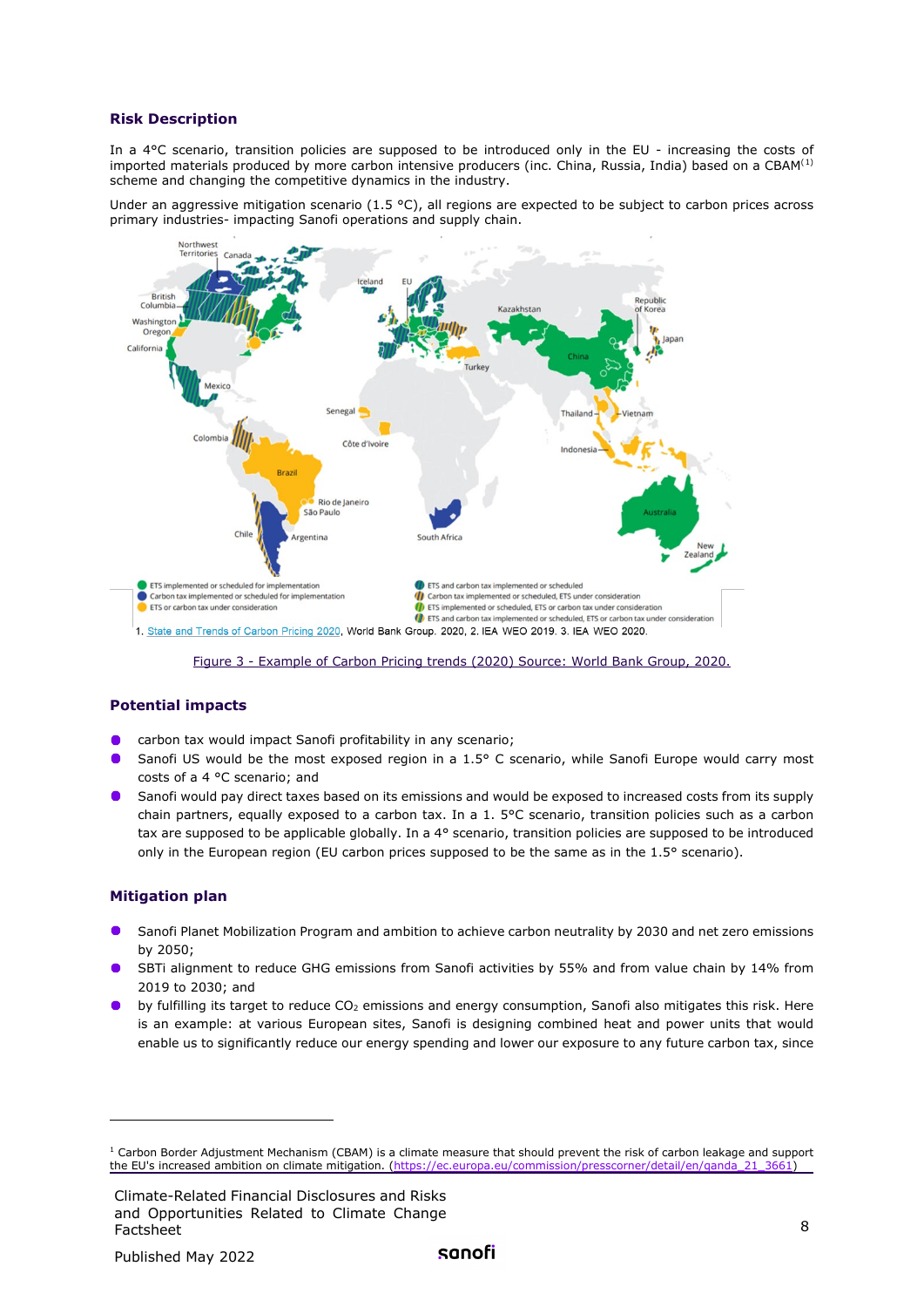<span id="page-8-0"></span>the electricity produced on-site should be less carbon intensive than the electricity supplied from high carbon intensive grids.

#### **3.2.2. Raw Materials Scarcity**

| <b>Category</b>                  | <b>Importance for Sanofi</b> | <b>Scenario</b>      | Likelihood Velocity |              |
|----------------------------------|------------------------------|----------------------|---------------------|--------------|
| <b>Physical &amp; Transition</b> | <b>High</b>                  | 1.5 °C & 4 °C Likely |                     | <b>Rapid</b> |

Climate change threatens natural resources such as biodiversity, which may impact natural raw materials (biomaterials). *For more information, see our [Document Center:](https://www.sanofi.com/en/our-responsibility/documents-center/all-factsheets) Biodiversity Factsheet*. A reduction in biodiversity could affect our research & development potential when it comes to identifying new pharmaceutical molecules as well as our biomaterial sourcing. According to a survey carried out by the EFPIA, from 1981 to 2006, of more than 1,184 new molecules brought to market, only 30% were totally synthetic drugs. The rest were derived from natural products or their derivatives, which risk being impacted by a loss of biodiversity.

#### **Risk Description**

#### Biomaterials

- global warming has already an impact on ecosystems, thus on living organisms, plants or animals, that would increase; and
- **In** loss of biodiversity would reduce the number of possible starting points to discover and develop biologic medicines, and potentially disrupt existing supplies.

#### Chemicals

**Sanofi's main suppliers of chemical raw materials are increasingly impacted either by stringent climate** policies (e.g. Chinese 2060 carbon neutral ambition and "dual control policy') or climate change-related regulatory decisions leading to business disruptions (e.g. water stress led interruptions in India).

#### Plastics

- policies aiming at a phase-out of fossil-based resources in a 1.5 °C scenario can lead to increasing costs of plastics; and
- in addition, in the EU notably, some policies targeting plastics in general, and more specifically nonrecyclable and single-use plastics, have been adopted.

#### Supply Chain

indirect consequences such as the development of disease outbreaks are also likely: specific supply chains could be at risk of disruption and/or increased costs.

#### **Potential impacts**

- **O** where raw materials are at risk of future supply disruption, Sanofi might have to develop alternative production routes with upfront R&D investments, significant industrial CAPEX (from Sanofi and/or suppliers) and potential increased production costs; and
- **O** increase in insurance costs and uninsured losses from physical risks.

#### **Mitigation plan**

- Sanofi redesigned its Sustainable Procurement Strategy in 2020 based on four pillars: responsible sourcing, environmental responsibility, eco-design and diversity/inclusion;
- <span id="page-8-1"></span>the Company designed a Procurement Risk Management Model to address the full range of procurement risks and guarantee appropriate risk assessment and mitigation. This includes a responsible procurement collaborative platform for suppliers' evaluation;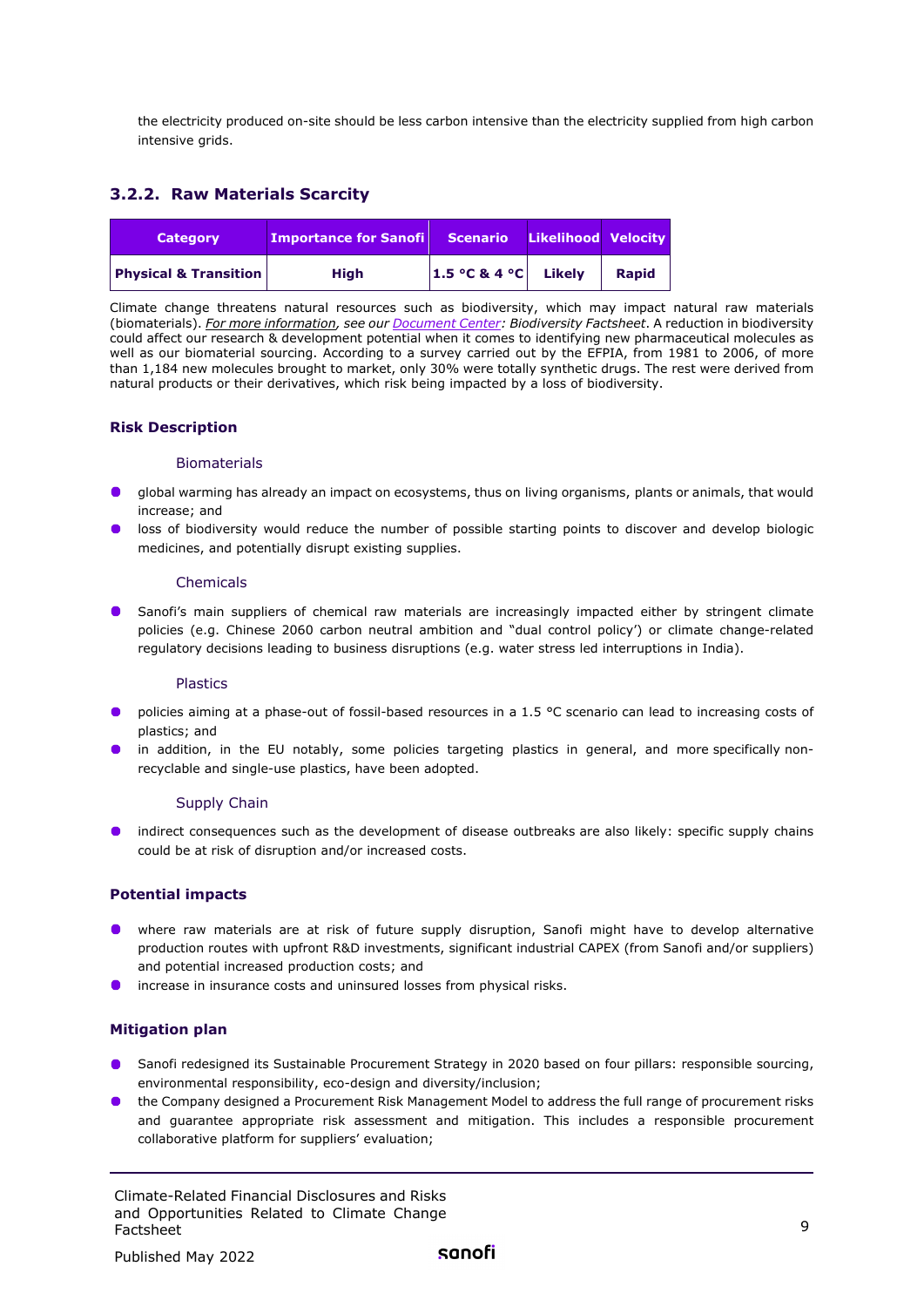- **In addition, Sanofi Emerging Risk Management set up an internal Network on Product components developing** and updating a list of materials or substances which are not authorized or for which the Company needs to avoid or restrict the use in its products, especially when raising environmental concerns;
- **Sanofi is active in cross sectoral initiatives (e.g. PSCI Pharmaceutical Supply Chain Initiative) to co-build** sustainable supply chain, including impact assessment of a set of raw materials due to their importance to the pharmaceutical industry and the set out of principles any business operating within the pharmaceutical supply chain is expected to uphold and environment.
- **O** Sanofi Property & Business interruption insurance program covers all entities worldwide, in all territories where it is possible to use the centralized program operated by Carraig (Sanofi's internal (self-) insurance company). Sanofi also integrates protective clauses in vendor agreements; and
- EuroAPI will help securing significant API manufacturing and supply capacities that are critical for Sanofi in Europe and beyond.

#### <span id="page-9-0"></span>**3.2.3. Water Stress**

| <b>Category</b>                  | <b>Importance for Sanofill</b> | Scenario              | <b>Likelihood Velocity</b> |              |
|----------------------------------|--------------------------------|-----------------------|----------------------------|--------------|
| <b>Physical &amp; Transition</b> | <b>High</b>                    | 1.5 °C & 4 °C Certain |                            | <b>Rapid</b> |

Water is another natural resource that is being threatened by climate change.

Purified water with specific composition is required for the synthesis of Active pharmaceutical ingredients, for the production of pharmaceuticals (including vaccines and injectables) for utilities (cooling water, steam, service water) and for some manufacturing operations such as cleaning processes. This essential resource may become scarce due to climate change in some areas.

Water stress will impact water allowances in most areas. Regulatory demand is already high, for instance in France where there are new requirements for several sites to significantly reduce their water withdrawals before 2025 or to demonstrate efficient usage of water by industrial activities before 2023.

Similarly, during drought events Sanofi is challenged by Authorities to consider alternates sources of freshwater (supply by trucks, rainwater harvesting, wastewater recycling, etc.) temporarily. In such a situation, the needed water would have to be provided by other means (i.e. tankering). As the frequency and intensity of these drought episodes are expected to increase year after year, our contingency plans have to be re-evaluated on a regular basis.

For many years, we have paid close attention to our sites facing water stress situations or located in water scarcity areas. In 2020, we updated our list of priority sites, and identified our priority sites facing the highest water risks. This update was realized thanks to the implementation of a new risk assessment program, which considers vulnerability and exposure of sites to water risks.

#### **Risk Description**

- physical & transition impacts are already noticeable;
- operations: Water stress and drought conditions can:
	- 1) affect Sanofi's water withdrawal allowances and availability of water to run operations, and
	- > 2) lead Sanofi to periodically supply water through costly unconventional means (e.g. water tanks),
- **O** supply chain: extreme weather events and water stress can lead to supply chain disruption, e.g. hurricane Maria shutdown all pharma suppliers in Porto Rico in 2017, water-pollution related regulatory shutdowns have taken place in India; and
- communities: droughts and extreme weather events can exacerbate social unrest, mainly in areas with poor governance and social support systems. Communities and agriculture are often prioritised during waterrelated crisis.

#### **Potential impacts**

water prices and wastewater treatment costs are expected to significantly raise in a medium-long term perspective, leading to additional OPEX;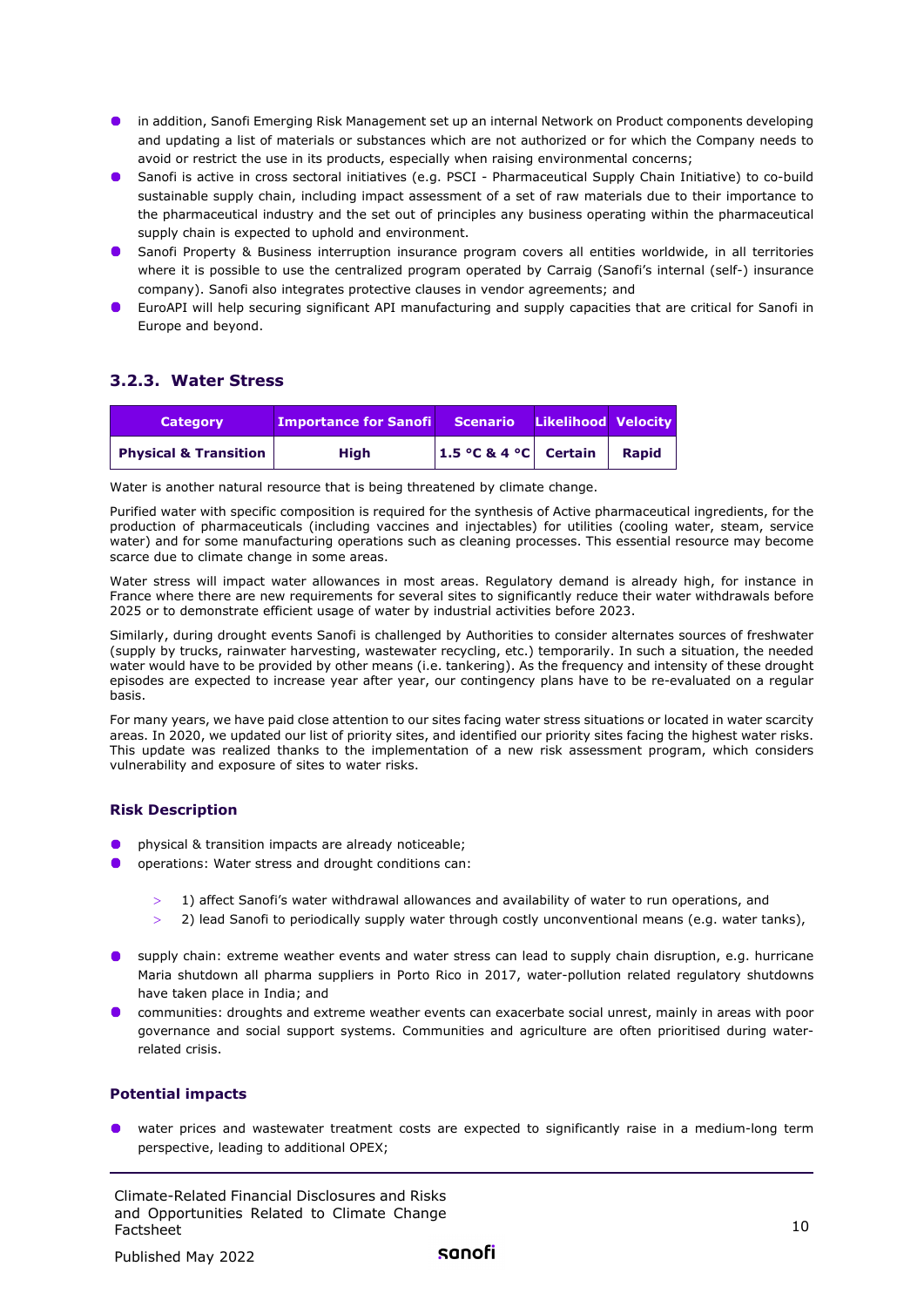- **•** in the event of an extreme drought event, sites could have to spend significant budgets to supply water by other means, i.e. via tinkering;
- water is likely to be more highly regulated, further increasing the cost and need for lower water usage;
- **O** climate change can also impact water quality leading to higher pre-treatment costs and more demanding wastewater regulatory standards – hence higher treatment costs also; and
- where water is a limited resource, competition for resource may bring Sanofi into conflict with the local community and/or general social unrest.

#### **Mitigation plan**

- continuous review of current in-depth assessment of water risks for critical sites based on relevant tools & processes (e.g. AQUEDUCT du WRI, the Water Risks Filter by WWF or the GEMI Local Water Tool) and with site visits;
- **Water Efficiency Measures and investments to anticipate regulatory and pricing evolution;**
- "zero out-of-stock" policy and continuity plan to activate real-time solutions (manufacturing back-up) or alternative supply as demonstrated in India with issues with water quality; and
- Sanofi Planet Mobilization water stewardship roadmap (*for more information, see our [Document Center:](https://www.sanofi.com/en/our-responsibility/documents-center/all-factsheets) Water Stewardship Factsheet*) based on:
	- > increased water efficiency,
	- > a specific focus on priority sites, presenting higher water-related risks,
	- > a renewed assessment of water-related regulatory risks, and
	- a better knowledge of the lifecycle water footprint of its products.

#### <span id="page-10-0"></span>**3.2.4. Stakeholder Pressure**

| <b>Category</b>   | <b>Importance for Sanofi Scenario Likelihood Velocity</b> |        |                |              |
|-------------------|-----------------------------------------------------------|--------|----------------|--------------|
| <b>Transition</b> | <b>High</b>                                               | 1.5 °C | <b>Certain</b> | <b>Rapid</b> |

Climate change represents an unfolding market shift that is driven not only by policy but also by pressures from various stakeholders, including employees, customers, investors, insurance companies, banks, and others. It poses market risk and the strategic responses that companies shall adopt to respond to and mitigate that risk.

Market expectations for Net Zero commitments and climate transparency: four of the top 10 pharma companies - including Sanofi - have committed to reaching Net Zero emissions by 2050 as per SBTi's Net Zero Standard. Others have set less ambitious targets, are updating goals, or have different climate-related aims.

#### **Risk Description**

stakeholders' expectations - including **clients, employees, investors and shareholders** - could affect financial performance if Sanofi's extra-financial performance in relation to goals and climate actions is regarded as not sufficient. There could be a risk of not fulfilling voluntary commitments through underestimation of costs and issues related to feasibility.

#### **Potential impacts**

- difference in cost of capital between high- and low-scoring  $(Q1 Q5)$  companies in the healthcare industry is estimated  $^{(2)}$  $^{(2)}$  $^{(2)}$  at 0.35% globally and at 0.61% in emerging markets;
- a recent study <sup>([3\)](#page-11-2)</sup> looked at the initial stock market reaction to the COVID-19 crisis and found that companies scoring high on a "crisis response" measure (based on Human Capital, Supply Chain, and Products and Services ESG sentiment) were associated with 1.4-2.7% higher stock returns; and

<sup>&</sup>lt;sup>2</sup> ESG and the cost of capital - MSCI

<sup>3</sup> [Academic Literature- ClimaFinance](http://climafinance.com/academic-literature-esg-activities-drive-better-financial-performance/)

Climate-Related Financial Disclosures and Risks and Opportunities Related to Climate Change Factsheet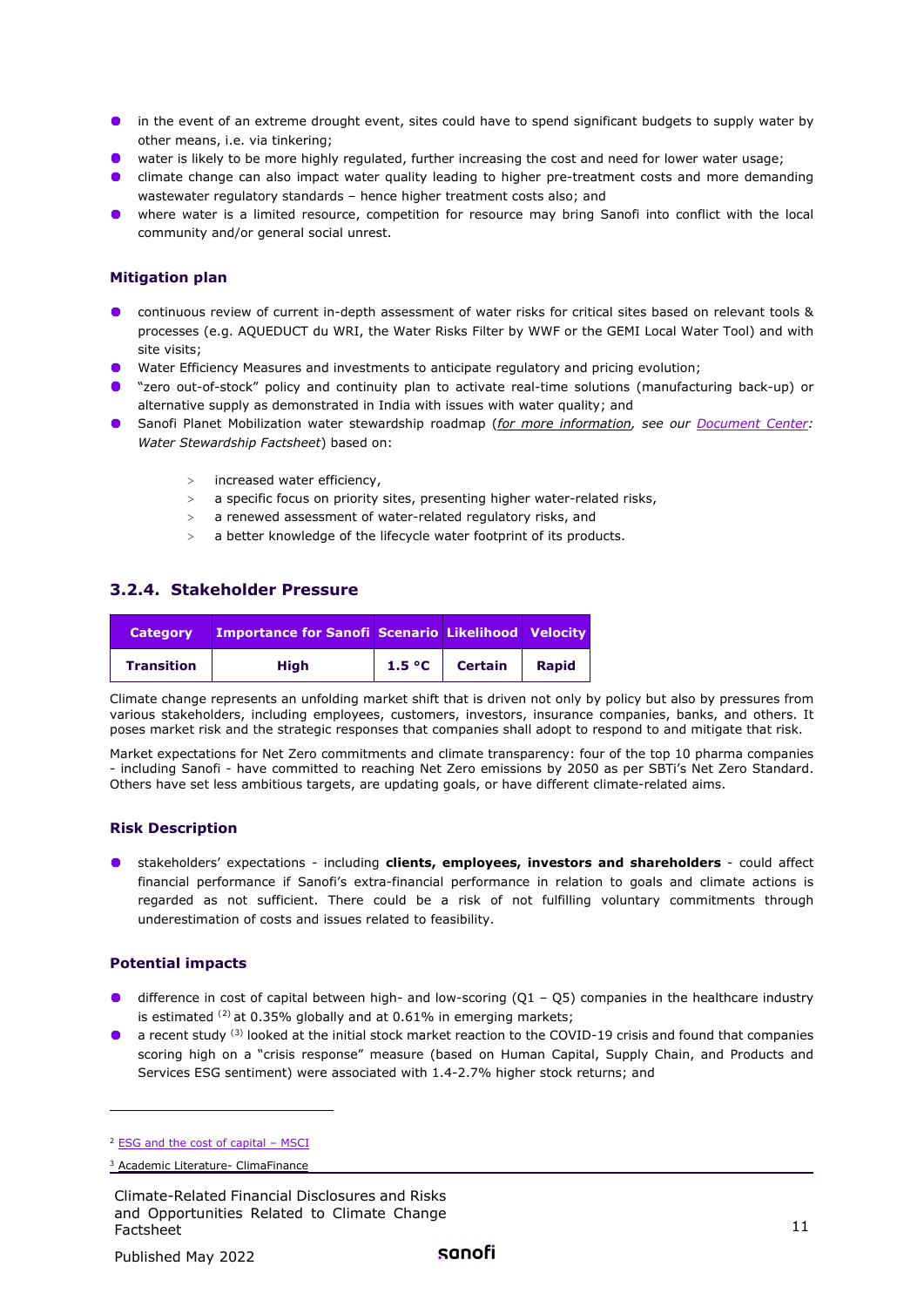**O** besides having a lower financing cost, Sanofi could also benefit from the competitive advantage that stems from better management of resources, human capital and company-specific operational risks.

#### **Mitigation plan**

- Sanofi commitments for Planet Mobilization and alignment to the SBTi's Net-Zero Standard that shall enable market differentiation;
- Sanofi pioneering sustainable finance in the pharmaceutical industry with the signing of two first sustainability-linked revolving credit facilities in December 2020<sup>[\(4\)](#page-12-1)</sup>;
- **O** inclusion in the most important international Socially Responsible Investment (SRI) indices;
- **•** reporting in line with TCFD recommendations to demonstrate climate change awareness, alignment activities and governance; and
- commitment to maintain an "A" CDP climate score and aim to improve to "A+".

#### <span id="page-11-0"></span>**3.2.5. Logistics Disruption**

| <b>Category</b> | <b>Importance for Sanofi Scenario Likelihood Velocity</b> |              |                |              |
|-----------------|-----------------------------------------------------------|--------------|----------------|--------------|
| <b>Physical</b> | Hiah                                                      | $4^{\circ}C$ | <b>Certain</b> | <b>Rapid</b> |

Climate change and logistics are very much intertwined. Logistics and freight represent 4% of Sanofi  $CO<sub>2</sub>$ emissions (2020 figures). In turn, climate change creates secondary effects from infrastructure damage all the way down to business interruption in any region. This means Sanofi shall not only work on reducing environmental impacts, e.g. choosing sea transportation instead of air transportation - but also on ensuring the delivery of medicines and vaccines to the market without interruption in a 4 °C world. *For more information, see our [Document Center:](https://www.sanofi.com/en/our-responsibility/documents-center/all-factsheets) Transporting Medicines and Vaccines Factsheet*.

#### **Risk Description**

- in a 4°C scenario, rising sea levels, extreme weather events, and changes to weather patterns pose severe and immediate threats to Sanofi logistics chains, which may result in increased logistics and insurance costs and potential business disruptions; and
- **•** seaports are crucial infrastructure nodes that underpin the Sanofi global business model, however they are particularly exposed to various natural hazards, due to their locations along open coasts or in low-lying estuaries and deltas; their setting makes them susceptible to impacts of climate change, such as sea level rise, increased hurricane activity.

#### **Potential impacts**

- the current exposure of physical climate hazards on Sanofi logistics and supply chain varies:
	- > mean sea level rise impacting operations for all ports,
	- > extreme sea level events and hurricanes would cause disruptions for specific ports (inc. northeast pacific region and India), airports (inc.US) and canals (inc. Suez and Panama),
	- > wildfire and extreme weather for airports, roads and rail (inc. India, Australia, US), causing air/shipping/train delays/cancellations, and
	- > flight cancellations and road closure due to poor visibility from wildfire.

#### **Mitigation plan**

Sanofi goal is to meet a "zero out-of-stock" objective and the supply chain strategy aims to guarantee the continuous supply of drugs and vaccines to patients, without any disruption. As demonstrated in Italy (flooding/earthquake) or Iceland (ash cloud), Sanofi supply continuity plan enables to activate real-time

<span id="page-11-2"></span><span id="page-11-1"></span><sup>4</sup> [Sustainability-Linked Bond Framework - Sanofi](https://www.sanofi.com/en/investors/financial-results-and-events/investor-presentations/Sustainability-linked-bond-framework)

Climate-Related Financial Disclosures and Risks and Opportunities Related to Climate Change Factsheet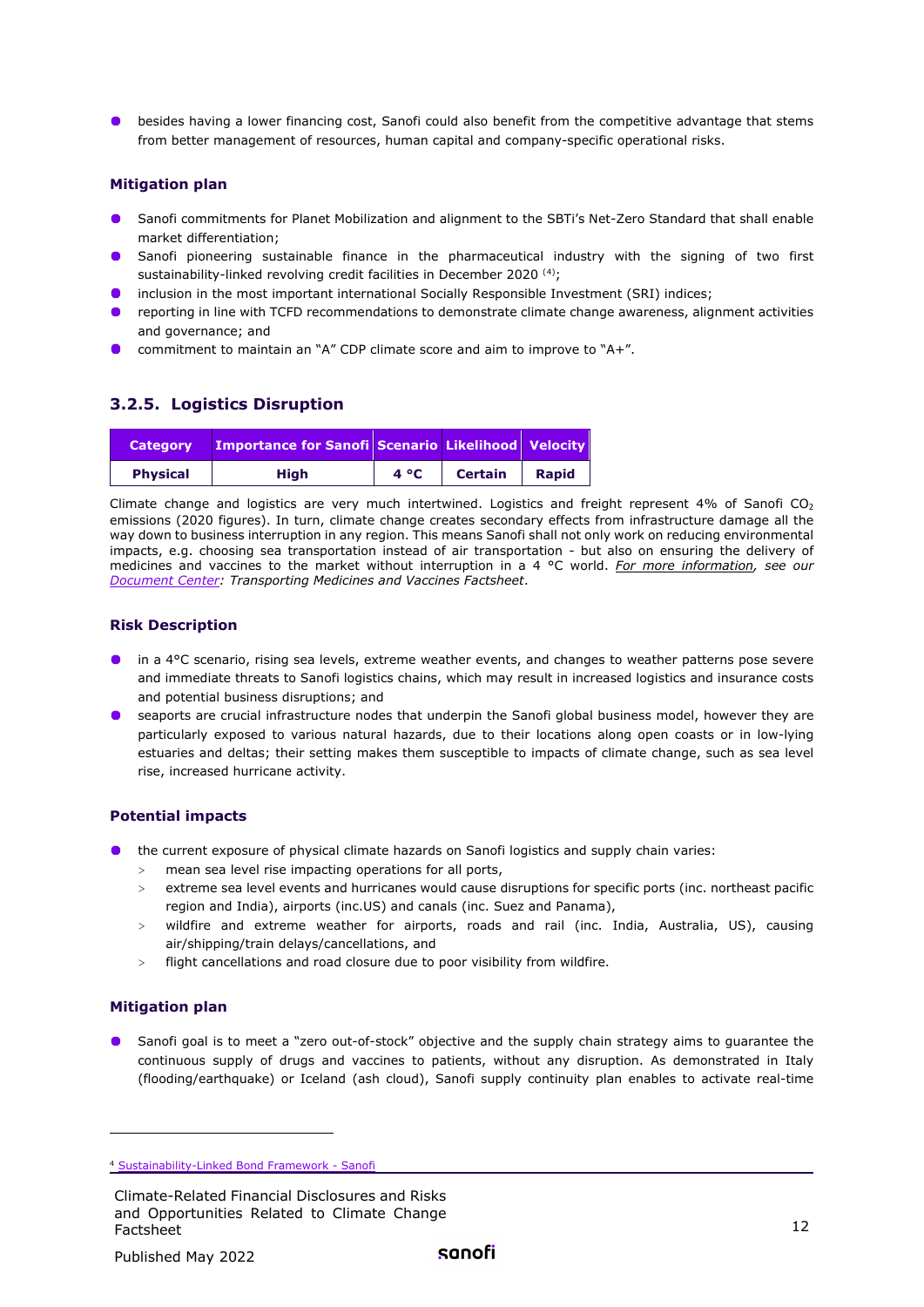solutions (manufacturing back-up) or alternative transportation modes. This plan embraces sophisticated technologies to trace shipments;

- **IDED** the Stock & Transit insurance program protects all goods and inventories owned by Sanofi and while they are in transit, and the Property & Business interruption program covers supply chain disruption (operated by Carraig captive, Sanofi's direct (self) insurance company). Sanofi also integrates protective clauses in vendor agreements;
- **O** optimization of logistics flows from an economic and environmental (scope 3 emissions) point of view, including: Industry 4.0 (collaborative robots, or cobots, which support the operator with daily tasks and augmented reality to improve the handling, use and maintenance of equipment by operators) and sophisticated technologies to trace shipment; and
- **O** collaborative and long-term relationships with logistic suppliers.

#### <span id="page-12-0"></span>**3.2.6. Health System Disruption**

| <b>Category</b>   | <b>Importance for Sanofi Scenario Likelihood Velocity</b> |      |                 |             |
|-------------------|-----------------------------------------------------------|------|-----------------|-------------|
| <b>Transition</b> | High                                                      | 4 °C | <b>Possible</b> | <b>Slow</b> |

The physical impacts of climate change are multipliers for health challenges.

Climate change affects the social and environmental determinants of health – clean air, safe drinking water, sufficient food and secure shelter. The physical effects of climate change are expected to have significant social, economic, political, and security implications over the coming decades.

#### **Risk Description**

- **S** Sanofi is operating in an increasingly uncertain and complex environment, with growing pressures on prices and the need to demonstrate that innovation adds value, which is exacerbated by the COVID-19 crisis;
- In a 4 °C scenario, pressure on public finances could be such that public health care systems would see their resources significantly strained, impacting the economics of pharmaceutical industry - through drugs delisting, increased co-payment or price pressure. Compulsory licensing could also take place;
- **O** climate change is projected to disproportionately affect disadvantaged and vulnerable populations, through food and water insecurity, higher food prices, income losses, lost livelihood opportunities, adverse health impacts, and displacements; and
- **C** climate-related events and migration can lead to increased potential for conflict and concerns over social stability, ranging from resource competition, commodity price shocks, and food insecurity.

#### **Potential impacts**

**Sanofi is exposed to a risk of loss of revenues as a result of reduced reimbursement in response to cost**saving efforts due to the acceleration of health crisis. The mechanisms used may vary from country to country - including price referencing for imported drugs, increased patient co-payments, prescribing guidelines, tendering procedures, promoting generic and biosimilar substitution, and medico-economic evaluations of healthcare products.

#### **Mitigation plan**

- **Sanofi's Global Access Plan and Global Health Unit created in 2021 would put a focus on improving access to** healthcare and high-quality medications for underserved populations in non-communicable diseases and infectious diseases;
- **P** responsible lobbying policy, notably in the US and in the EU, in compliance with Sanofi's Code of Ethics; and
- <span id="page-12-1"></span>membership in over 50 external groups representing various stakeholders in the healthcare sector and economy at large - including trade associations (representing both pharmaceutical manufacturers and manufacturers at large, respectively), think tanks, and local business groups.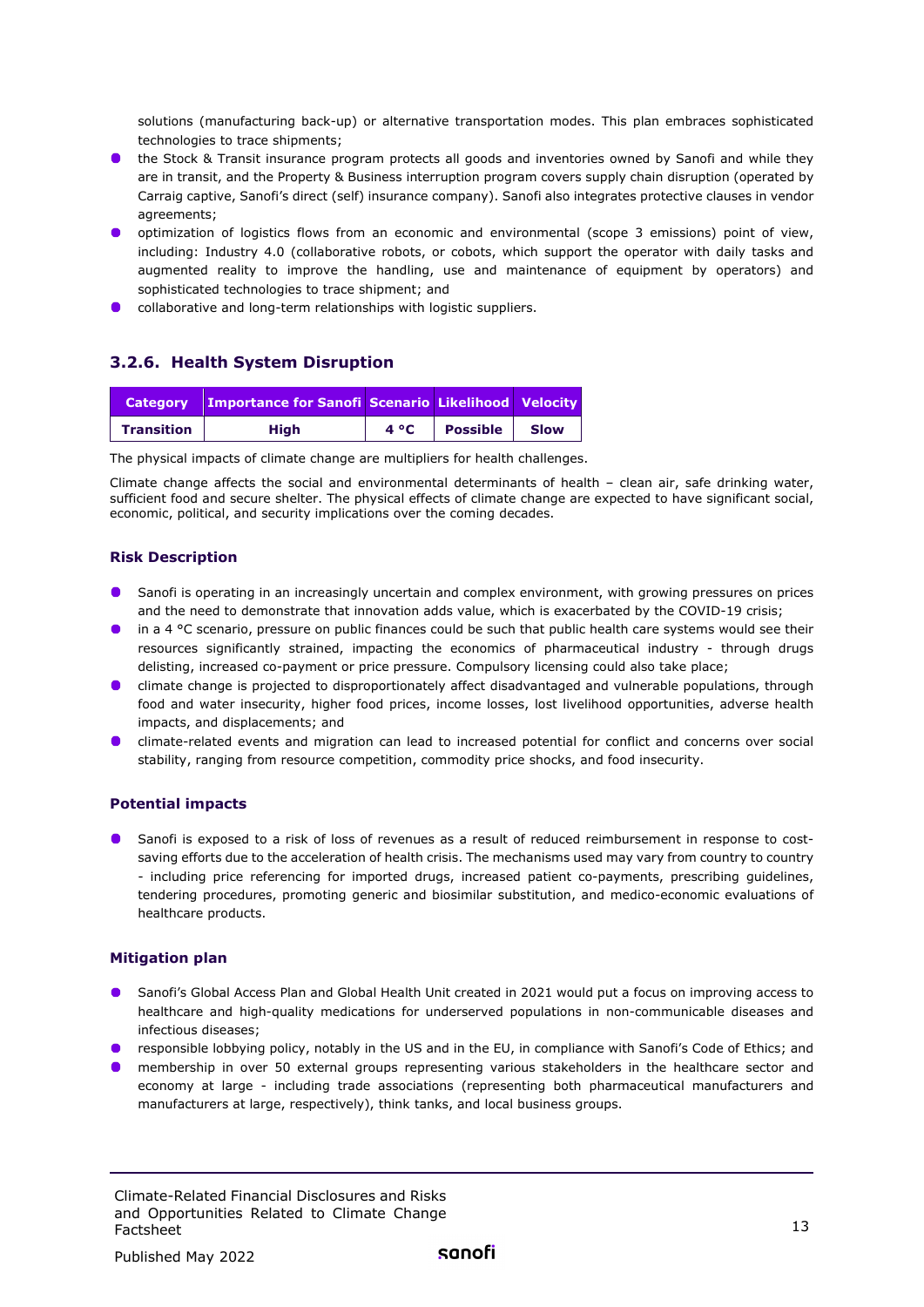#### <span id="page-13-0"></span>**3.2.7. Energy Management**

| <b>Category</b>   | Importance for Sanofi Scenario Likelihood Velocity |        |        |              |
|-------------------|----------------------------------------------------|--------|--------|--------------|
| <b>Transition</b> | High                                               | 1.5 °C | Likely | <b>Rapid</b> |

Around 44% of the  $CO<sub>2</sub>$  emission reductions required by the Paris Agreement can come from Energy efficiency, with another 36% from a switch to renewables. However, the rate of improvement needs to double from current levels to match the gain outlined in the IEA Net Zero Emissions by 2050 Scenario.

Most technologies that can decarbonize light industry activities are ready to deploy, as heat demand is low- and medium-temperature, which can be more easily switched from fossil fuels to more efficient electric processes, especially heat pumps. The IEA estimate that savings of these industries, including Sanofi, could help manufacturers produce twice as much value for every unit of energy consumed, along with many other benefits, including increasing competitiveness.

Sanofi aims to seize the opportunity to improving the energy efficiency of industrial facilities, distribution centers and administrative buildings through targeted investments *and* a transition to renewable energy. This would reduce operating costs and carbon footprint in the long term and reduce its GHG emission and environmental footprint. It would also enable to anticipate changes in local regulations and mitigate energy market price volatility. The established global energy management program shall strengthen Sanofi climate management leadership and force the reconciliation of environmental and financial performance at every level of the organization.

#### **Opportunity Description**

energy transition would require significant investment costs to increase renewable energy production capacities and is expected to result in a long-term increase and substantial volatility in energy prices. This new challenge is also an opportunity to improve energy efficiency and increase both financial and environmental performance.

#### **Potential impacts**

- better control of energy costs and improved productivity. Energy management plans are expected to mitigate the impacts of energy price inflation overall;
- contribution to the GHG reduction targets and climate management leadership;
- competitive advantage and excellence in operations; and
- $\bullet$ anticipation of future legislative / regulatory developments.

#### **Adaptation plan**

- **Sanofi commits to reduce GHG emissions related to its activities by 55% from 2019 to 2030 and its energy** efficiency approach applies to all activities, buildings, processes and utilities. An energy saving program is in place in all sites. The Company also puts in place renewable Power Purchasing Agreements (PPA) to secure its energy supply (e.g. PPA signed with ENEL in Mexico, 2020);
- **The 1020, 28 of them received ISO 50001 certification (Energy Management Systems). Various levers are** being activated (depending on the activity carried on at the site), with a specific focus on air treatment systems that ensure high-quality environments in manufacturing and R&D buildings, which can account for up to 70% of energy consumption;
- Sanofi has been partnered with energy sector leaders (inc. Engie and Schneider Electric) since 2013 to improve the energy efficiency of facilities at all sites; and
- Sanofi has joined the #RE100 initiative to source 100% renewable electricity across its global operations by 2030.

#### <span id="page-13-1"></span>**3.2.8. Eco-Design**

| <b>Category</b>   | Importance for Sanofi Scenario Likelihood Velocity |        |        |               |
|-------------------|----------------------------------------------------|--------|--------|---------------|
| <b>Transition</b> | <b>Medium</b>                                      | 1.5 °C | Likely | <b>Medium</b> |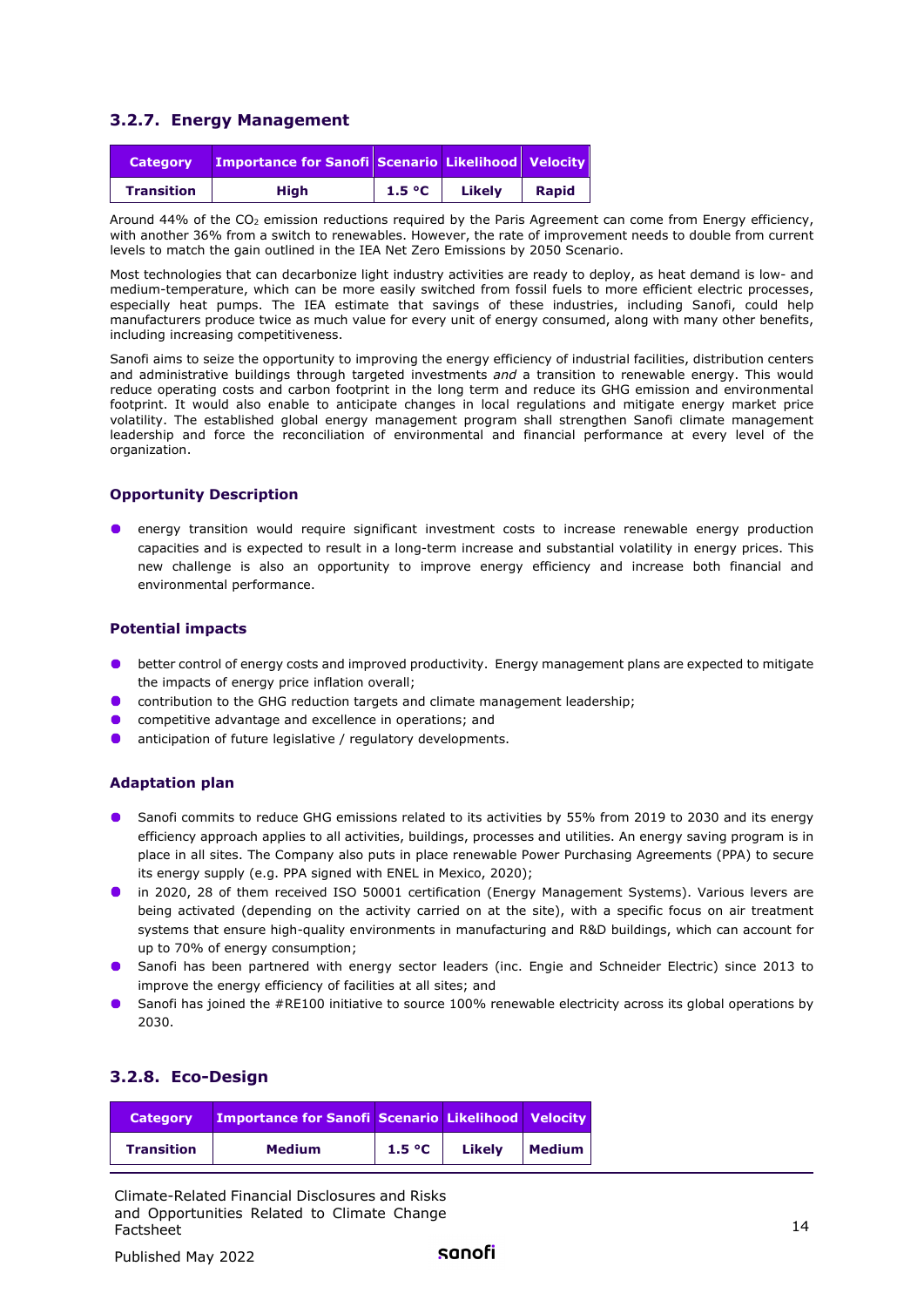Consumer and regulators environmental concern in terms of pollution and the rise of the circular economy principles compel the pharmaceutical industry to meet the technical challenge of sustainable production, manufacturing and packaging.

Sanofi aims to seize the opportunity to improving the environmental profile of products by delivering ecoinnovative medicines including eco-packaging and circular solutions. *For more information, see our [Document](https://www.sanofi.com/en/our-responsibility/documents-center/all-factsheets)  [Center:](https://www.sanofi.com/en/our-responsibility/documents-center/all-factsheets) Eco-Design Factsheet*. This means additional operating costs in the short term - partly because of the higher costs of more environmentally friendly packaging materials as of today. But efficiency savings generated by better control of packaging volumes and costs shall exceed eco-design development costs in the medium to long term. It shall also enable to anticipate stringent regulations, notably in the EU, mitigate packaging market price volatility and convince external stakeholders of Sanofi medicines and vaccines environmental performances.

#### **Opportunity Description**

- **•** rising energy and material costs make eco-friendly packaging more appealing to the pharmaceutical industry because of its cost efficiency and reduced environmental impact - without compromising safety or accessibility;
- **•** stringent government regulations, notably on plastic and circular economy standards, alongside the price volatility of raw materials shall also drive transformation of the pharmaceutical packaging market; and
- the EU leads the way towards eco-packaging. By 2030 all plastic packaging in the EU would notably need to be recyclable or reusable. It would concern all kinds of packaging, for primary to secondary packaging.

#### **Potential impacts**

- **O** better control of packaging costs and improved productivity: Eco-packaging management plans are expected to mitigate the impacts of packaging price inflation from 2025 onwards;
- incremental revenues from visibility of Sanofi medicines and vaccines environmental performances;
- $\bullet$ contribution to the GHG reduction targets and climate management leadership;
- competitive advantage and excellence in products; and
- anticipation of future legislative/regulatory developments.

#### **Adaptation plan**

- eco-design is fully integrated in the Planet Mobilization roadmap and its principles span all aspects of Sanofi environmental strategy (eco-innovation analysis and goals), includes the commitment of improving the environmental profile of products by delivering eco-innovative medicines including eco-packaging and circular solutions;
- **S** Sanofi is developing digital tools to support the assessment and integration of environmental aspects into product design that follows a Life Cycle Assessment approach;
- **Sanofi is involved in many associations in the industry to develop solutions that respect the principles of** circular economy and to share best market practices;
- by 2025, every new Sanofi product would have to undergo an eco-design approach; and
- **b** by 2027, our vaccines packaging should be blister-free. Combined with the halving of packaging volume, the measure is expected to reduce the carbon footprint of the entire life cycle of the vaccine by about 15%, or some  $10,000$  tonnes of  $CO<sub>2</sub>$  per year.

#### <span id="page-14-0"></span>**3.2.9. Health and Environment**

| <b>Category</b> | <b>Importance for Sanofi Scenario Likelihood Velocity</b> |              |        |      |
|-----------------|-----------------------------------------------------------|--------------|--------|------|
| <b>Physical</b> | <b>Medium</b>                                             | $4^{\circ}C$ | Likely | Slow |

Climate change affects health through three primary exposure pathways: directly through weather variables such as heat and storms; indirectly through natural systems such as disease vectors, water-borne diseases and air pollution; and indirectly through human systems such as undernutrition, mental stress and occupational impacts.

As a global healthcare company, Sanofi aims to play a key role in anticipating climate health challenges, especially for the most vulnerable populations and focuses on two main health consequences of climate change: evolution of vector-borne diseases and indoor and outdoor air pollution and respiratory allergies. Business opportunities for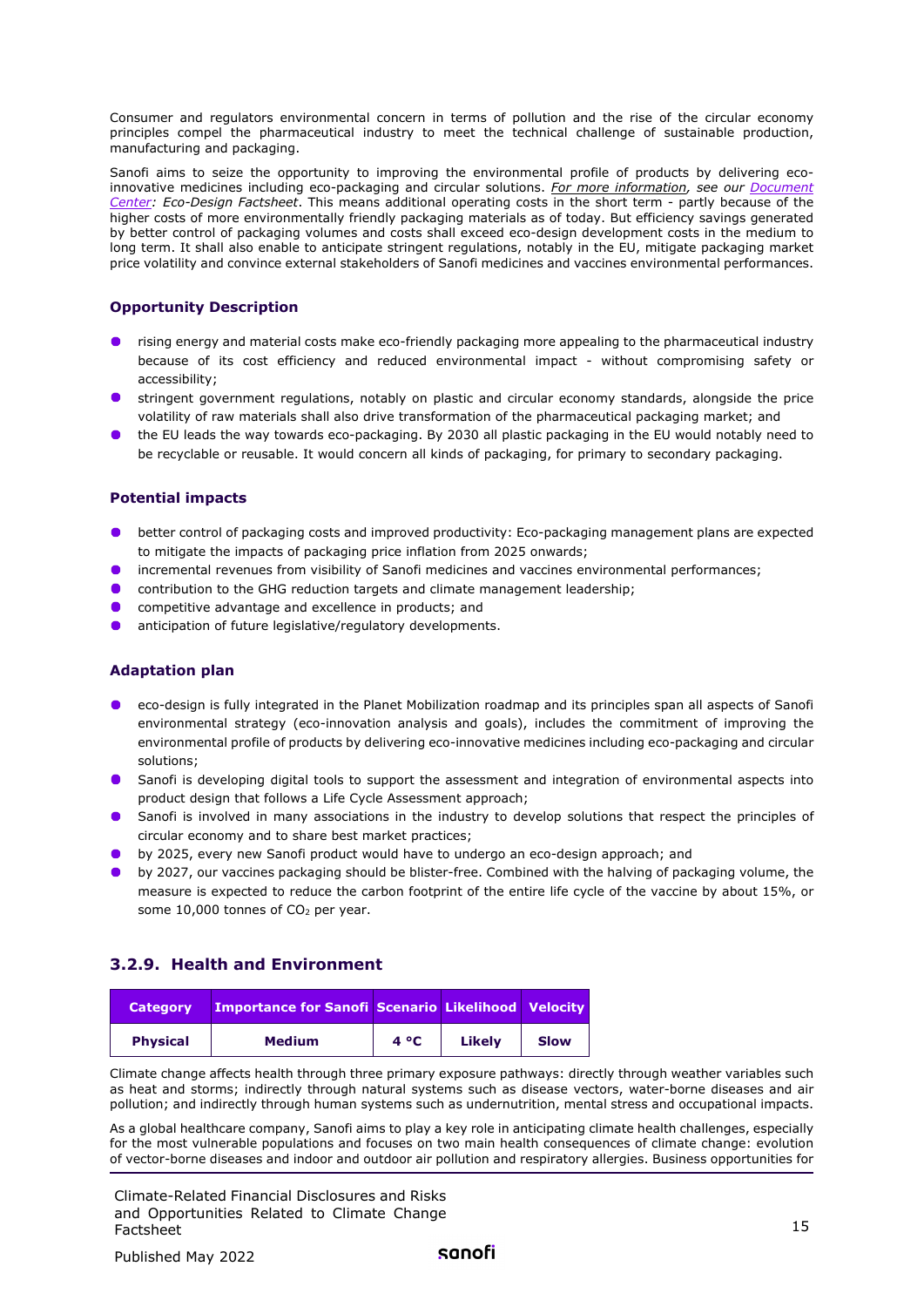Sanofi were estimated based on dengue vaccines revenues whose market data are the most reliable as of today *For more information, see our [Document Center:](https://www.sanofi.com/en/our-responsibility/documents-center/all-factsheets) Climate Change and Health Factsheet*.

#### **Opportunity Description**

- **•** rising temperatures and increased precipitation can promote an array of infectious diseases, from vectorborne diseases (e.g., malaria, dengue, and leishmaniasis) to enteric infections and diarrhoea (e.g., cholera, vibriosis, and rotavirus infection) and to parasitic diseases (such as schistosomiasis);
- **P** permafrost thawing may also increase the risk of emerging infectious;
- extreme heat is likely to increase cardiovascular illness rates; and
- changing environmental conditions would impact respiratory health and allergies.

#### **Potential impacts**

- increase in vaccine revenues;
- **O** increase in respiratory medicine revenues;
- contribution to the effective management of infectious disease outbreaks; and
- **C** competitive advantage and excellence in products.

#### **Adaptation plan**

- **S** Sanofi develops treatments against vector-borne diseases in particular to make the dengue vaccine available to support the World Health Organization's ambition to reduce dengue mortality by 50% and morbidity by  $25%$
- **In** it has notably collaborated with CTK Biotech to develop and register a new rapid diagnostic test (RDT) that accurately identifies individuals who have experienced a past dengue infection; and
- **Sanofi is working on several research and development programmes for climate-sensitive diseases, including:** 
	- a new vaccine against yellow fever (innovative on cell culture) specially for Latin America,
	- > the development of an oral treatment for sleeping sickness, and
	- the promotion of affordable treatment and prevention programmes in the areas most affected by malaria.

#### <span id="page-15-0"></span>**3.3. SANOFI'S PROCESSES FOR IDENTIFYING AND ASSESSING CLIMATE-RELATED RISKS**

Sanofi has a robust process for identifying and assessing risks and emerging risks, including those related to climate change, and discloses detailed information on those: their size, scope and the relative significance of climate-related risks in relation to other risks. The Company has identified two active risks ("Pressure on social responsibility commitments", "Natural disasters and extreme weather") and three emerging risks ("climate change and impact on health" (*for more information, see our [Document Center:](https://www.sanofi.com/en/our-responsibility/documents-center/all-factsheets) Climate Change and Health Factsheet*), "Adapt our business model to climate transition" and "Natural resource scarcity & biodiversity loss"), including the impact of climate change on Sanofi's ecosystem and business model (*for more information, see our [Document Center:](https://www.sanofi.com/en/our-responsibility/documents-center/all-factsheets) Climate Change and Health Factsheet*).

Emerging risks take the form of trends conveying risks and opportunities, not yet impacting Sanofi and up to seven years or more. Emerging risks management approach consists of a phase of external environment observation and internal interviews with Sanofi senior managers to identify emerging risks, followed by an assessment phase to allow Sanofi to anticipate responses, and set up of scenarios to figure out how emerging risks may impact the Company. In order to support emerging risks assessment, deep-dive scenarios are developed for prioritized emerging risks. *For more information, see our [Document Center:](https://www.sanofi.com/en/our-responsibility/documents-center/all-factsheets) Emerging Risks Management Factsheet*.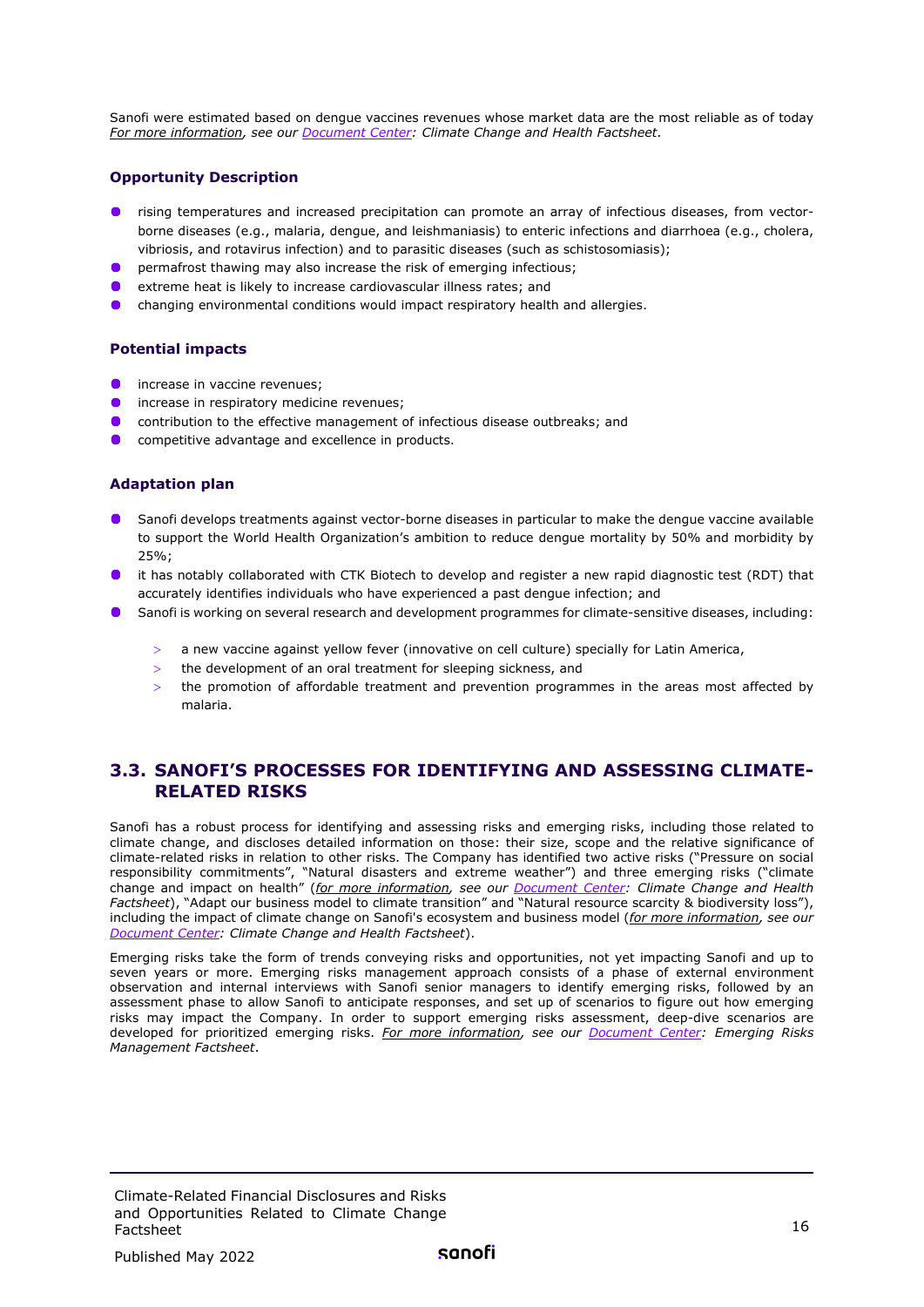#### <span id="page-16-0"></span>**3.4. SANOFI'S PROCESSES FOR MANAGING CLIMATE-RELATED RISKS**

Sanofi has a robust process for managing risks related to climate change, and discloses detailed information on those (*for more information, see our [Publications:](https://www.sanofi.com/en/investors/reports-and-publications/financial-and-csr-reports) Sanofi Annual Registration Document 2021*). The processes for prioritizing and for deciding what action to take for each climate-related risk are also formalised.

#### <span id="page-16-1"></span>**3.5. INTEGRATION OF CLIMATE-RELATED RISKS MANAGEMENT INTO THE ORGANIZATION'S OVERALL RISK MANAGEMENT**

Identifying, assessing and managing climate risks are fully integrated into the company-wide risk management process. All risks are assessed according to the criterion of environmental impact.

## <span id="page-16-2"></span>*4. Targets and Metrics*

The targets and metrics area aims at disclosing the metrics and targets used to assess and manage relevant climate-related risks and opportunities where such information is material. Companies are expected to disclose metrics and set targets aligned with the risks and opportunities they identified as material for their business. Guidance also asks companies to disclose their Scopes 1 & 2 GHG emissions, and if appropriate, Scope 3. This is in recognition of the fact that rising emissions are still a key driver of global warming, and big emitters are subject to greater transition risk.

<span id="page-16-3"></span>The current metrics and targets used by Sanofi are a first approach to align Sanofi with TCFD recommendations, however these are under continual consideration and will be updated as and when required.

#### **4.1. METRICS USED BY SANOFI TO ASSESS CLIMATE-RELATED RISKS AND OPPORTUNITIES IN LINE WITH ITS STRATEGY AND RISK MANAGEMENT PROCESS**

Sanofi discloses key indicators for assessing progress against its targets on energy, greenhouse gas emissions, water and waste. *For more information, see our [Document Center:](https://www.sanofi.com/en/our-responsibility/documents-center/all-factsheets) Table of Ambition and Progress Towards Sustainable Development Goals (SDGs) Factsheet*. Sanofi's targets were validated by the Science Based Targets Initiative (SBTi) in June 2020. These targets are based on science and contribute to limiting global warming to 1.5°C, in line with the 2015 Paris Agreement target.

Metrics are incorporated in remuneration policies as in 2020 a dedicated individual CSR performance criterion representing 15% of the annual variable compensation package was set, driving progress against the set targets. *For more information, see our [Document Center:](https://www.sanofi.com/en/our-responsibility/documents-center/all-factsheets) Sanofi's CSR Materiality, Strategy & Governance Factsheet*. In addition, having set a flexible internal carbon price is considered a very good practice for driving carbon neutral investments.

#### <span id="page-16-4"></span>**4.2. SCOPE 1, SCOPE 2 AND SCOPE 3 GREENHOUSE GAS (GHG) EMISSIONS, AND THE RELATED RISKS**

Sanofi provides key metrics related to GHG emissions and discloses its Scopes 1, 2 & 3 GHG emissions. The Company discloses generally accepted industry-specific GHG efficiency ratios, and emissions are calculated in line with the GHG Protocol. *For more information, see our [Document Center:](https://www.sanofi.com/en/our-responsibility/documents-center/all-factsheets) Carbon Footprint - CO2 Emissions (Scope 1, 2 & 3 Factsheet.* 

#### <span id="page-16-5"></span>**4.3. TARGETS USED BY SANOFI TO MANAGE CLIMATE-RELATED RISKS AND OPPORTUNITIES AND PERFORMANCE AGAINST TARGETS**

Sanofi discloses its climate-related (absolute and intensity based) targets, including global warming: carbon footprint, water and waste management targets, the time horizon of each climate target as well as the base year from which the target is measured.